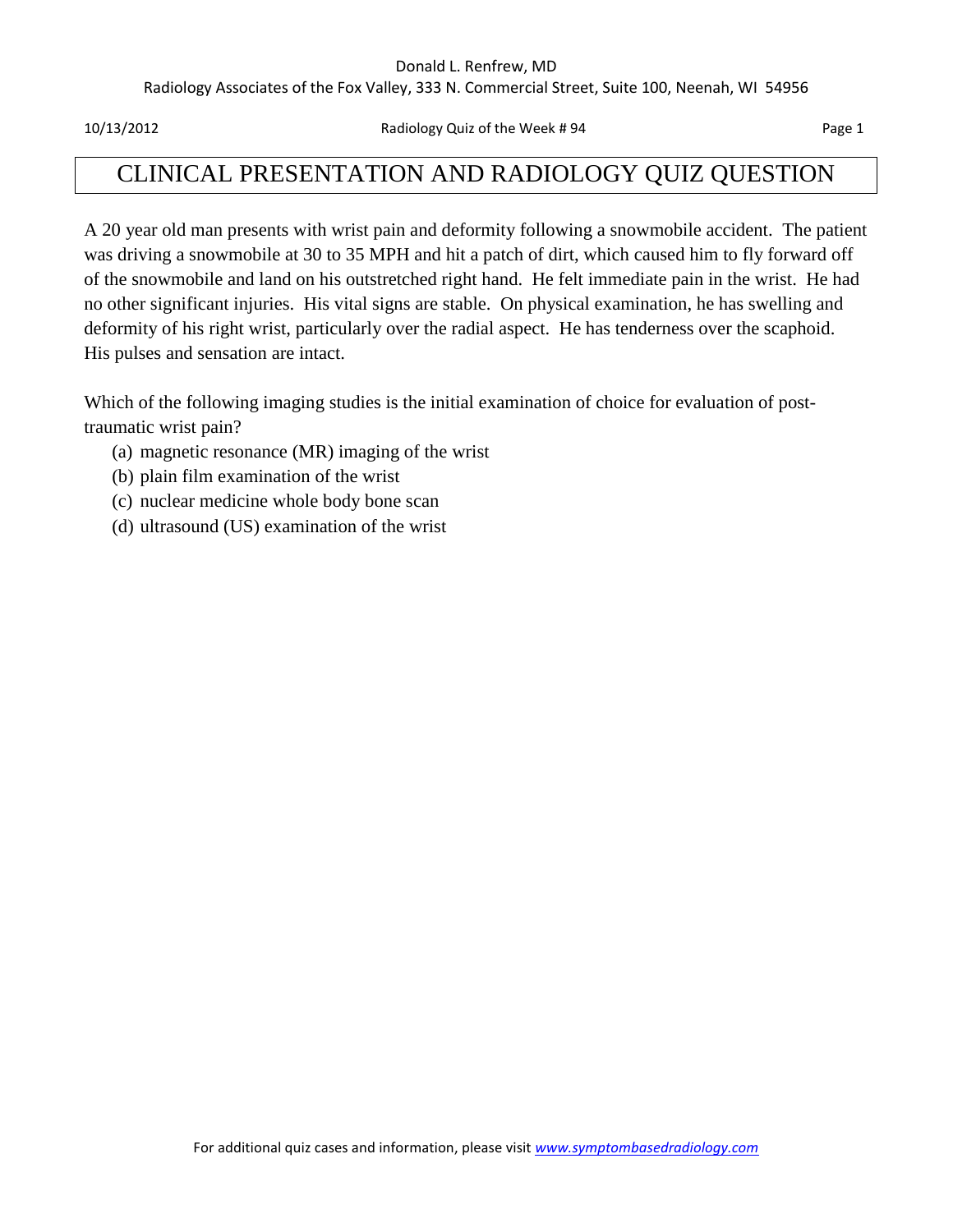## RADIOLOGY QUIZ QUESTION, ANSWER, AND EXPLANATION

A 20 year old man presents with wrist pain and deformity following a snowmobile accident. The patient was driving a snowmobile at 30 to 35 MPH and hit a patch of dirt, which caused him to fly forward off of the snowmobile and land on his outstretched right hand. He felt immediate pain in the wrist. He had no other significant injuries. His vital signs are stable. On physical examination, he has swelling and deformity of his right wrist, particularly over the radial aspect. He has tenderness over the scaphoid. His pulses and sensation are intact.

Which of the following imaging studies is the initial examination of choice for evaluation of posttraumatic wrist pain?

- (a) magnetic resonance (MR) imaging of the wrist
- (b) plain film examination of the wrist
- (c) nuclear medicine whole body bone scan
- (d) ultrasound (US) examination of the wrist

The initial imaging study in almost all patients with acute wrist pain following trauma is a plain film examination of the elbow, and (b) is correct.

MR imaging of the wrist (a) may be helpful for evaluation of the elbow and may allow diagnosis of a variety of traumatic and non-traumatic wrist abnormalities (including radiographically occult fractures, avascular necrosis of the lunate, and bone and soft tissue tumors). However, MR of the wrist is typically performed only *after* plain film examination of the wrist, and (a) is incorrect. A nuclear medicine bone scan (c) may be helpful in excluding areas of increased radiotracer indicating increased bone turnover such as might be seen in radiographically occult post-traumatic fracture, stress fracture, or complex regional pain syndrome. However, as in the case with the MR study, nuclear medicine is typically performed only *after* plain film examination of the wrist, and (b) is incorrect. US examination of the wrist (d) is not widely used in the setting of acute trauma, and (d) is incorrect.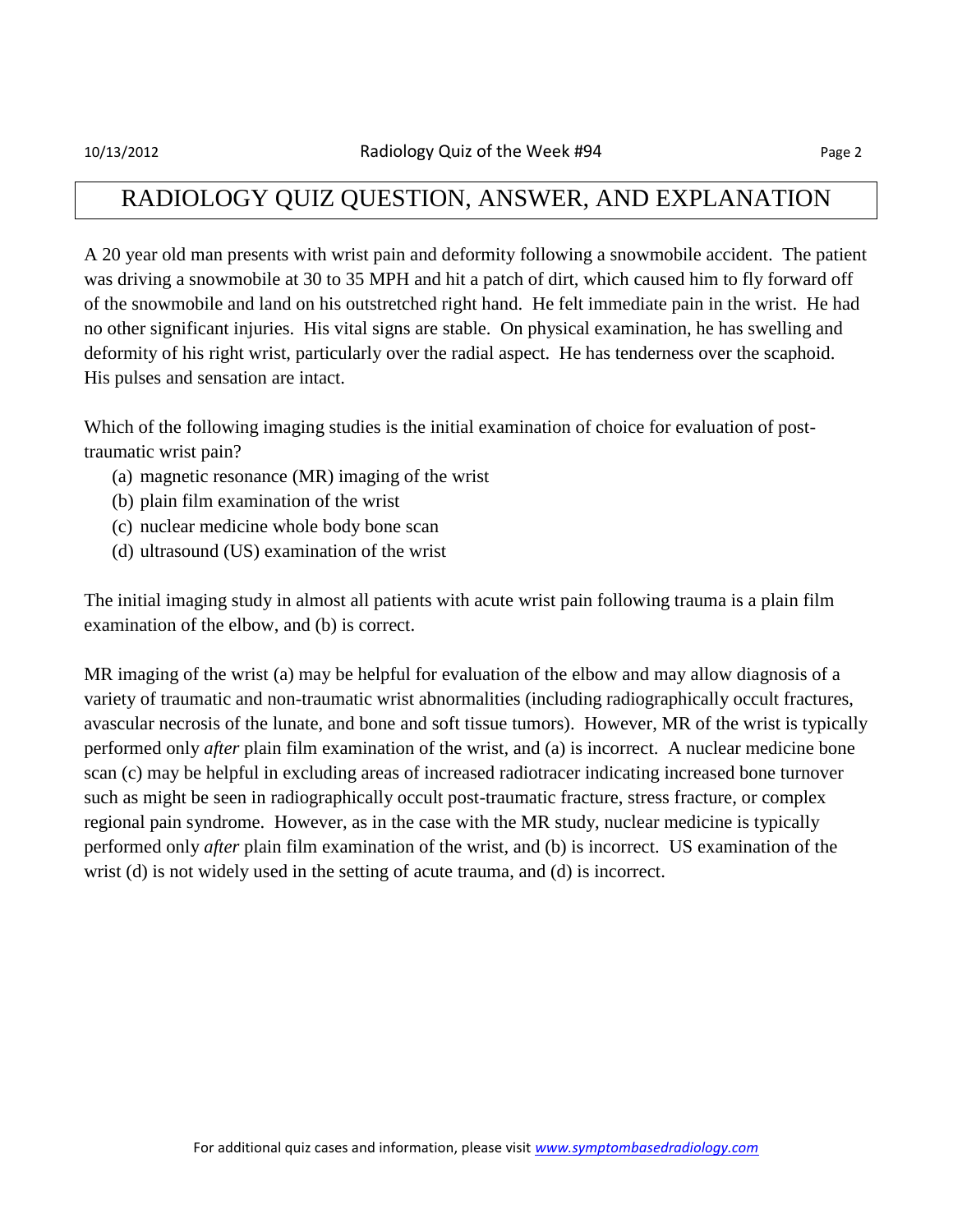An imaging study was performed:



Imaging questions:

- 1) What type of study is shown?
- 2) Are there any abnormalities?
- 3) What is the most likely diagnosis?
- 4) What is the next step in management?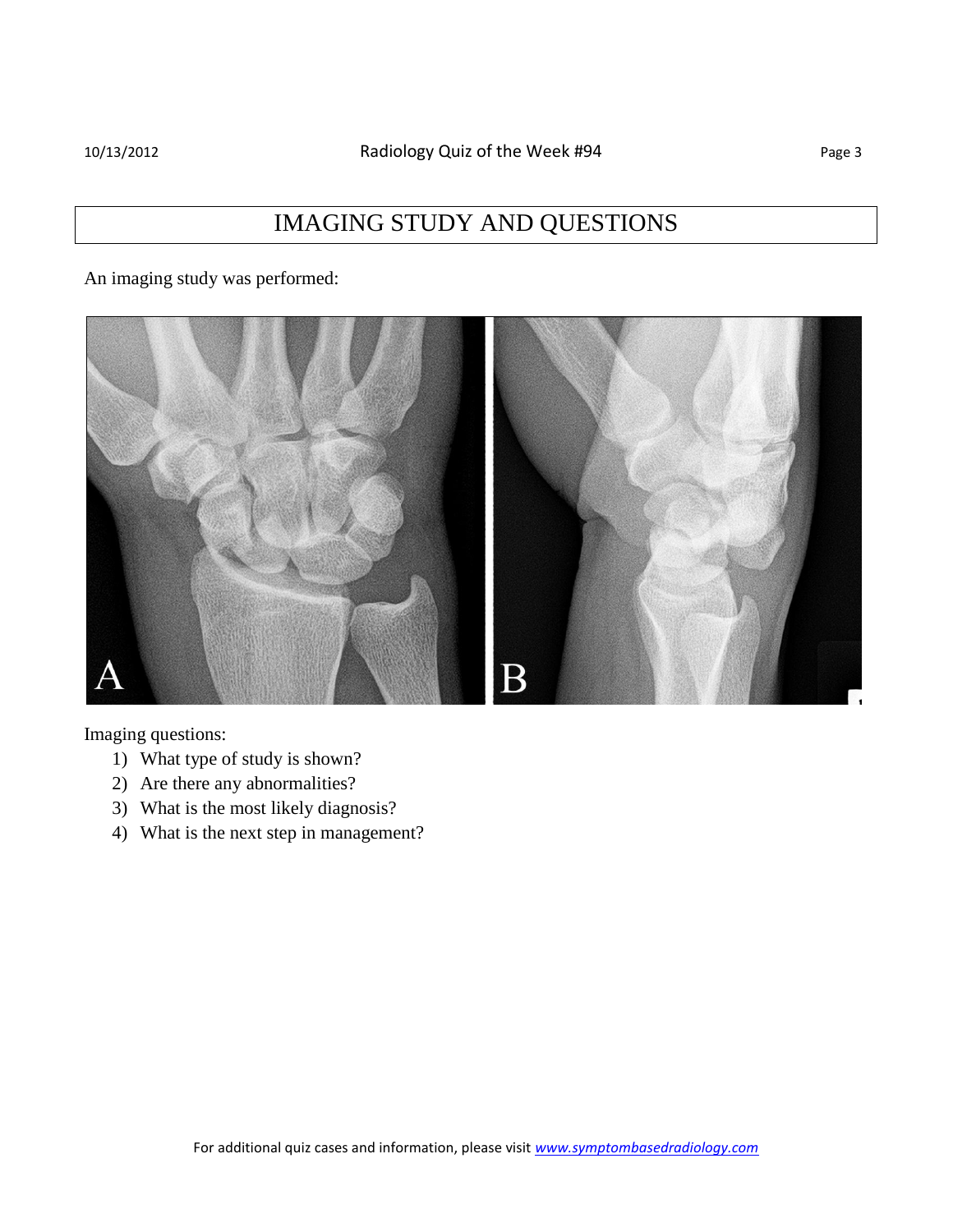# IMAGING STUDY QUESTIONS AND ANSWER



Imaging questions:

- 1) What type of study is shown? An anteroposterior (AP) (A) and lateral (B) plain film examination of the right wrist.
- 2) Are there any abnormalities? Yes. There is a transverse fracture through the waist of the scaphoid (arrow in A), and there is posterior dislocation of the carpal bones including the capitate (arrows in B). Note that the lunate and proximal pole of the scaphoid are *not* dislocated with the other carpal bones.
- 3) What is the most likely diagnosis? Fracture/dislocation of the carpus, specifically, transscaphoid, perilunate dislocation of the wrist.
- 4) What is the next step in management? Referral to an orthopedic or hand surgeon.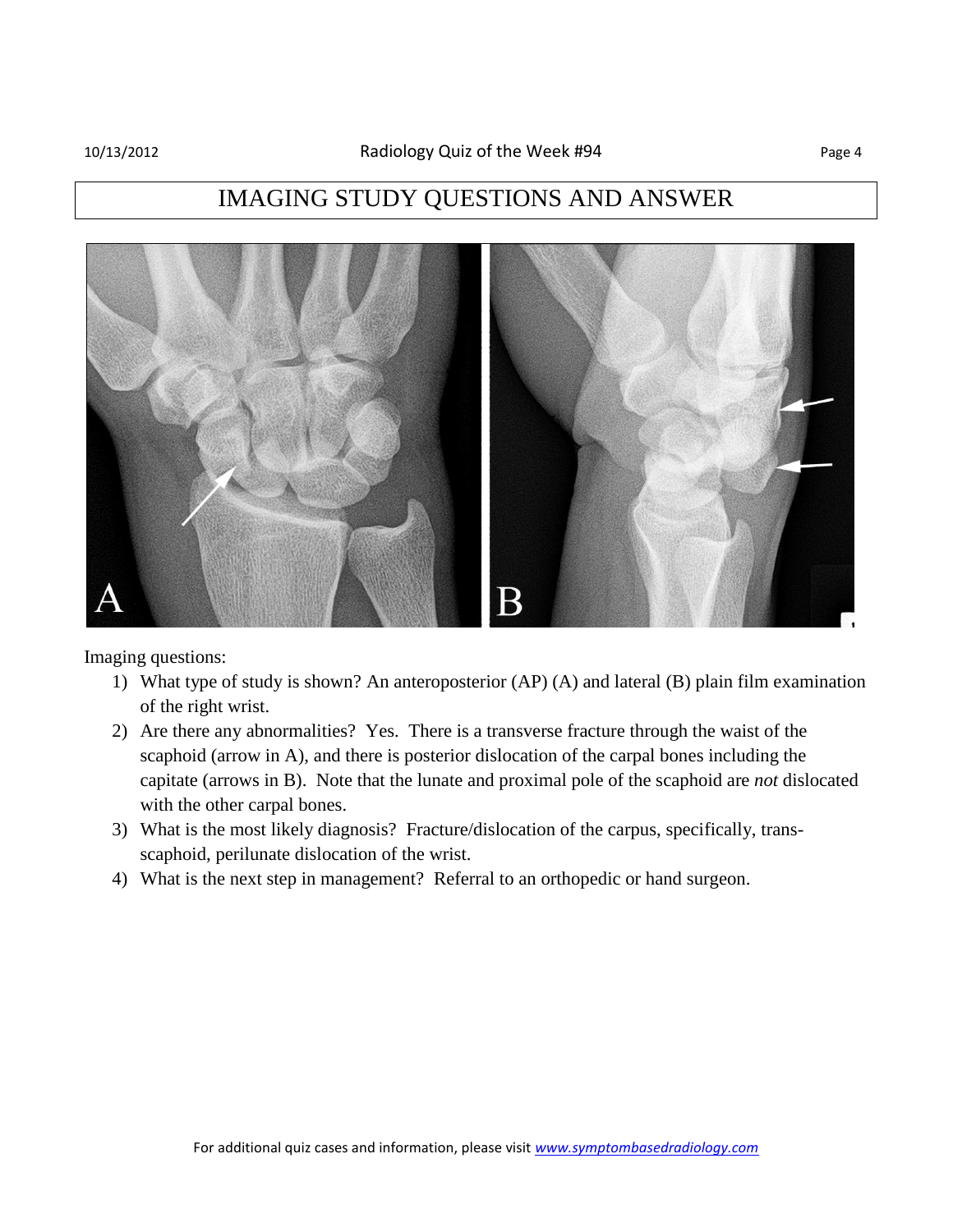## PATIENT DISPOSITION, DIAGNOSIS, AND FOLLOW-UP

Although the patient's pulses and sensation were intact upon initial evaluation, by the time he had completed evaluation and undergone radiography, he was beginning to develop numbness in his index and long fingers. He was immediately referred to a hand surgeon, who took the patient to the operating room. Surgical findings included disruption of the lunotriquetral ligament and a transcaphoid fracture with an intact scapholunate ligament, focal cartilage loss over the head of the capitate, cartilage loss over the margin of the triquetrum, avulsion of the dorsal wrist capsule from the dorsal radius with stripping of the periosteum and capsular attachments to the dorsal ridge of the scaphoid, and a hematoma in the carpal canal with compression of the median nerve. The patient underwent an open carpal tunnel release, open reduction and internal fixation of his scaphoid fracture, and open treatment of his transcaphoid perilunate fracture-dislocation. Over the ensuring several months, the scaphoid fracture healed and the patient's radial-sided hand sensation gradually returned to normal.

Post-traumatic injuries to the wrist include fractures of the distal radius and ulna, isolated fractures of the scaphoid, fractures of the scaphoid with accompanying ligamentous tears and/or posterior dislocation around the lunate, and ligamentous tears with initial posterior displacement of carpal bones except the lunate followed by return of the carpal bones to normal position with associated anterior displacement of the lunate. Both isolated dislocation and fracture/dislocation need to be identified promptly and rapidly referred to an orthopedic or hand surgeon to prevent potentially devastating neurovascular complications.